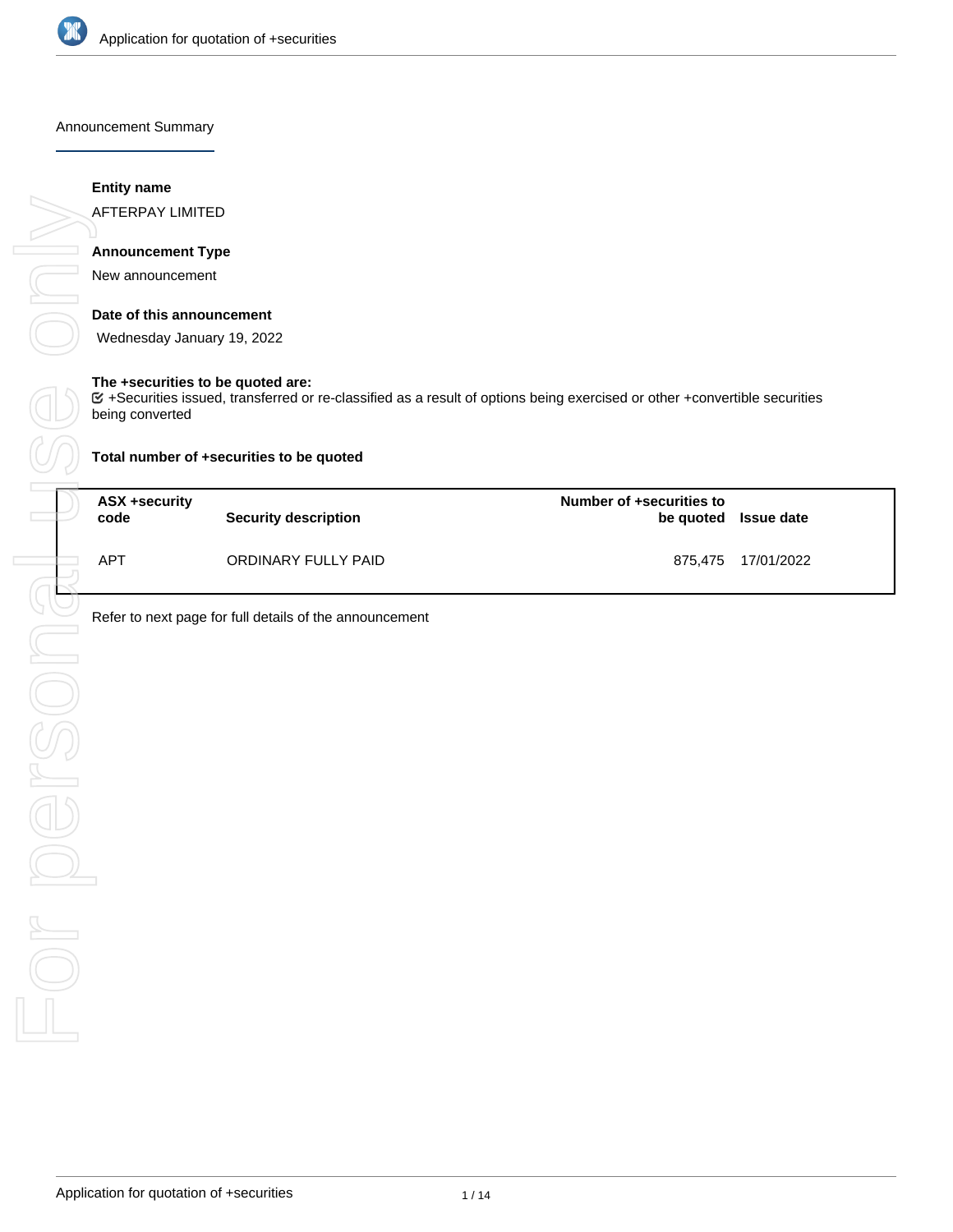

Part 1 - Entity and announcement details

## **1.1 Name of entity**

AFTERPAY LIMITED

We (the entity named above) apply for +quotation of the following +securities and agree to the matters set out in Appendix 2A of the ASX Listing Rules.

**1.2 Registered number type**

ACN

**Registration number** 618280649

**1.3 ASX issuer code**

APT

**1.4 The announcement is**

New announcement

19/1/2022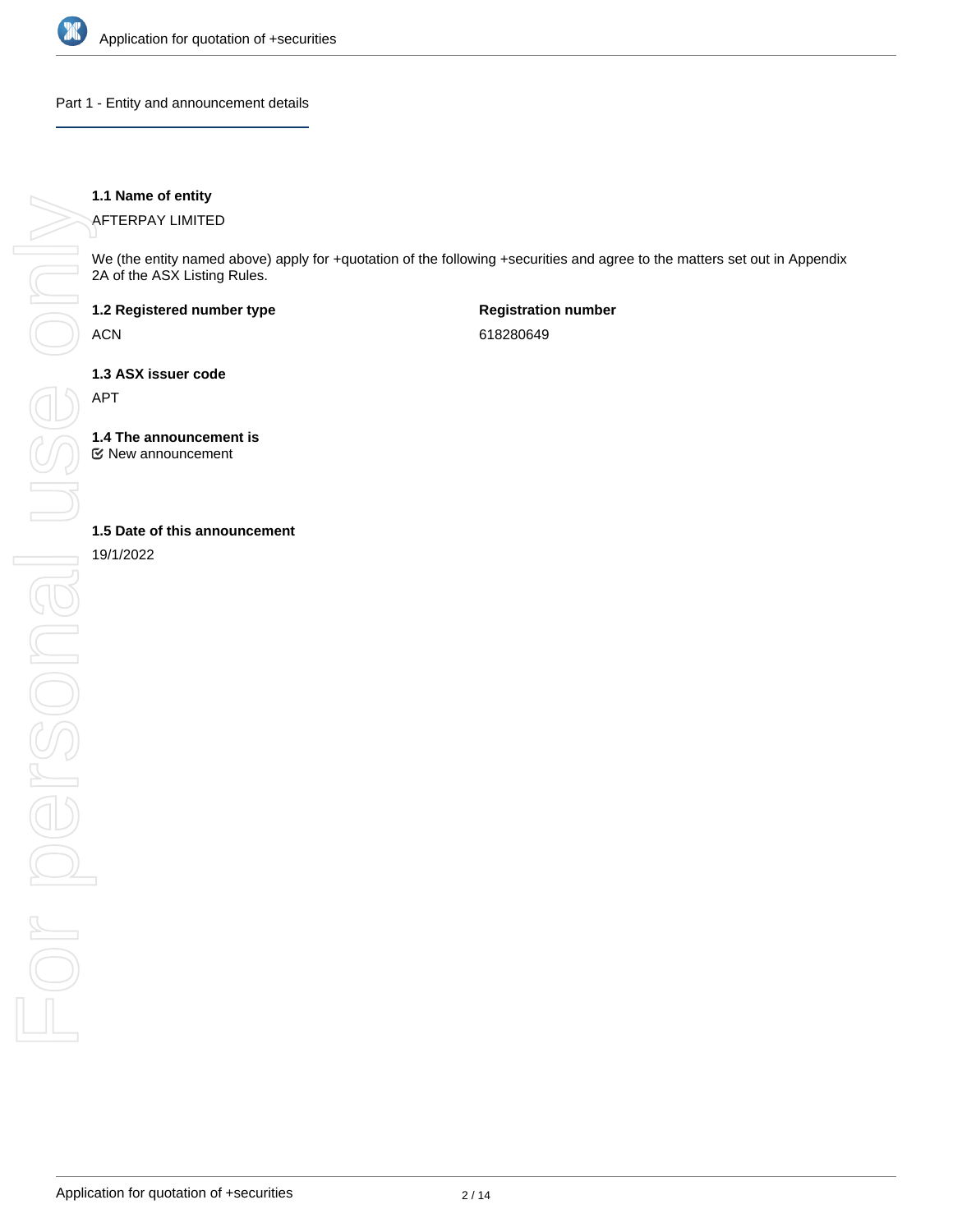

## Part 2 - Type of Issue

## **2.1 The +securities to be quoted are:**

+Securities issued, transferred or re-classified as a result of options being exercised or other +convertible securities

## **2.2 The +securities to be quoted are:**

Additional +securities in a class that is already quoted on ASX ("existing class")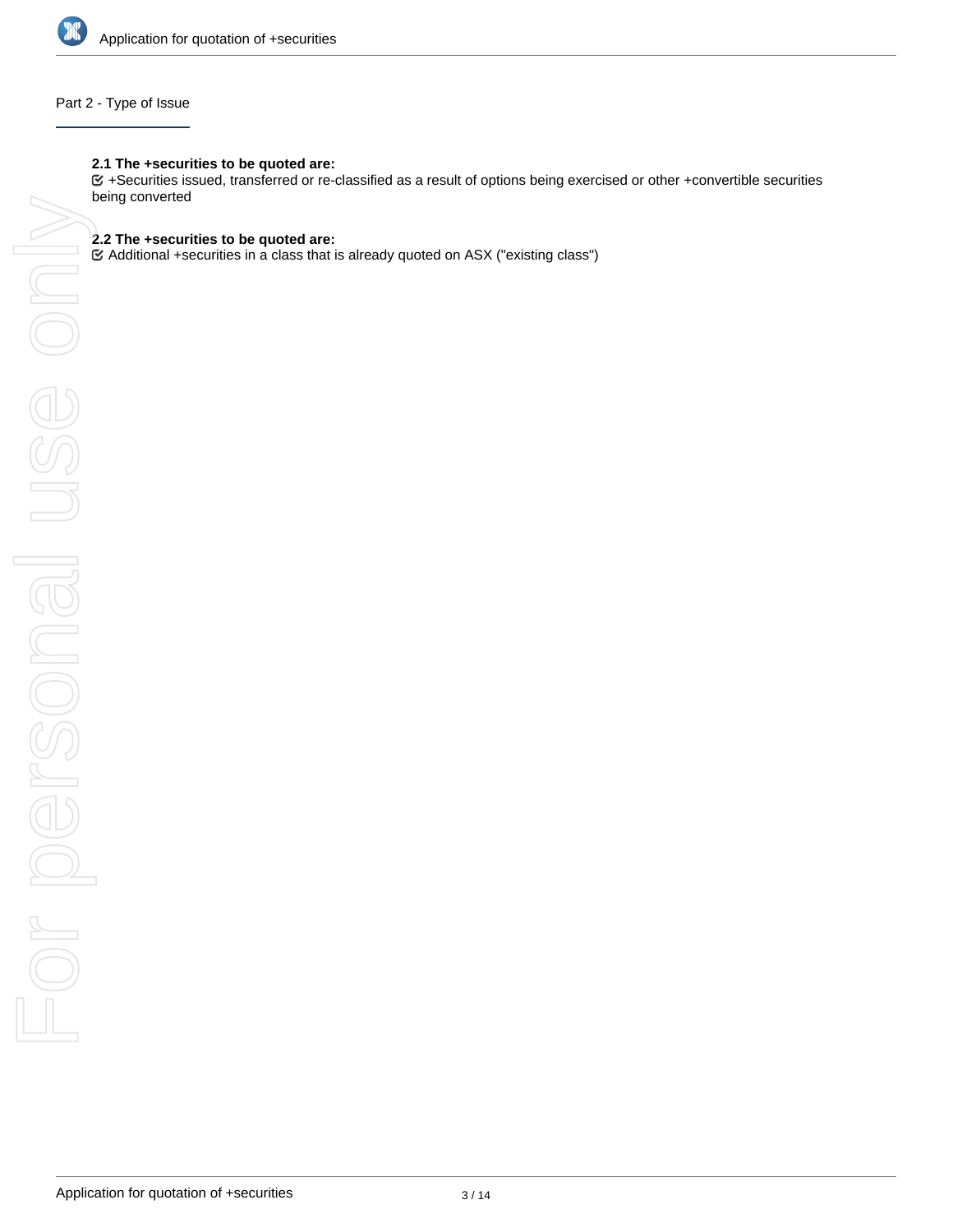

Part 3B - number and type of +securities to be quoted (existing class) where issue has not previously been notified to ASX in an

## Appendix 3B

**Existing +securities converting into additional +securities in an existing class**

## **FROM (Existing Class) ASX +security code and description**

APTAC : OPTION EXPIRING VARIOUS DATES EX VARIOUS PRICES

## **TO (Existing Class) ASX +security code and description**

APT : ORDINARY FULLY PAID

| Please state the number of options |  |  |  |  |
|------------------------------------|--|--|--|--|
| that were exercised or other       |  |  |  |  |
| +convertible securities that were  |  |  |  |  |
| converted                          |  |  |  |  |

**The first date the options were exercised or other +convertible securities were converted**

**The last date the options were exercised or other +convertible securities were converted**

**Number of options being exercised**

17/1/2022

1,333,565

**Is this all of the options or other +convertible securities on issue of that type (ie have all of those options now been exercised or have all of those convertible securities now been converted)?** Yes

**The right of the holder of the options or other +convertible securities to receive the +underlying securities is being satisfied by:**

 $\mathfrak{C}$  An issue of new +securities

**The underlying securities being received by the holder are:**  $\mathfrak S$  Intended to be, but are not yet, quoted by ASX

**Were the options being exercised or other +convertible securities being converted issued under an +employee incentive scheme? EX Yes** 

**Are any of the options being exercised or other +convertible securities being converted held by +key management personnel (KMP) or an +associate?** Yes

**Provide details of the KMP or +associates who are exercising options or converting convertible securities**

**Name of KMP Name of registered holder or other +convertible securities being converted** Anthony Eisen **Anthony Mathew Eisen** 100,000 Nick Molnar **Nicholas Molnar Pty Ltd** 100,000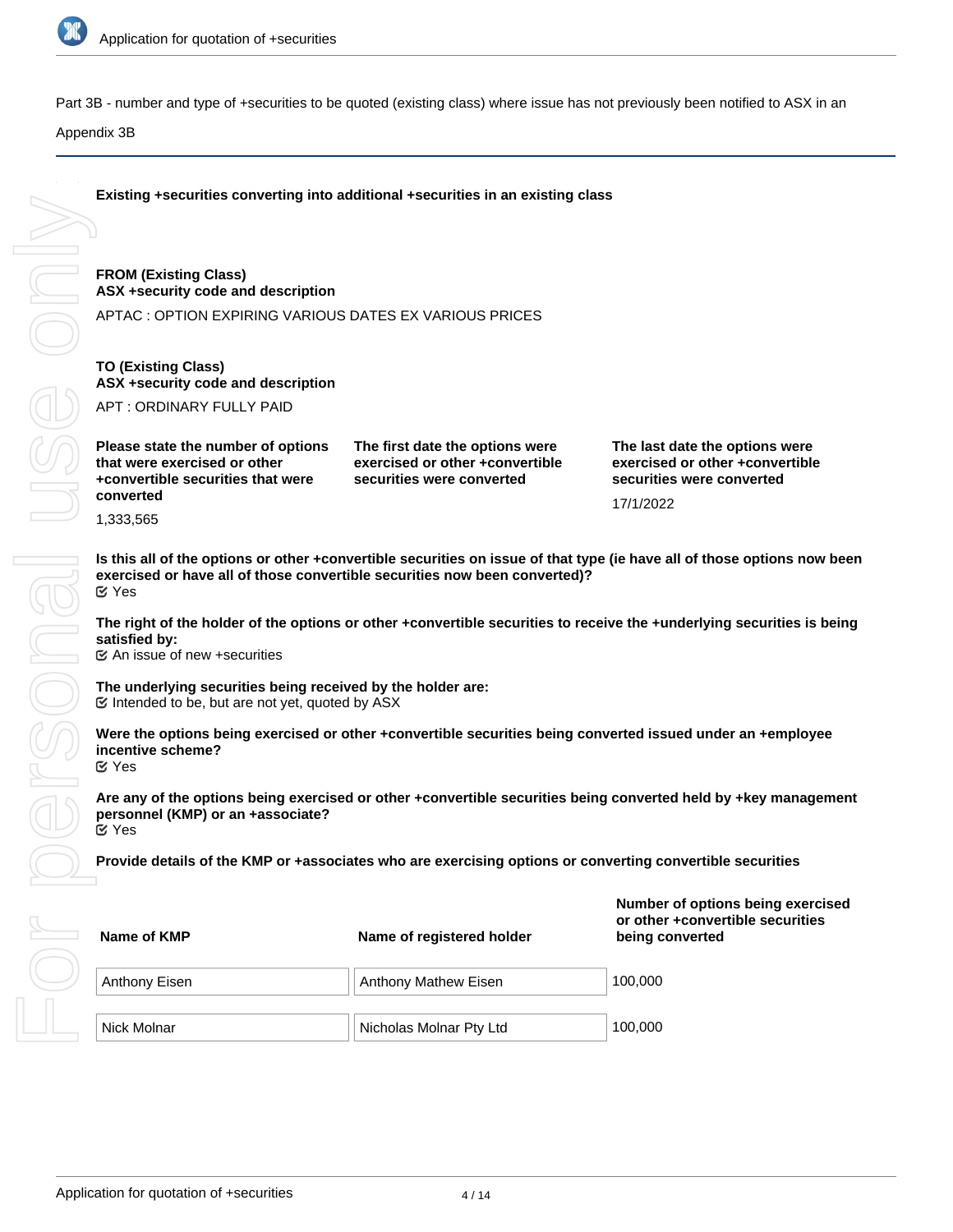

#### **Issue date**

17/1/2022

**Will the +securities to be quoted rank equally in all respects from their issue date with the existing issued +securities in that class?**

Yes

**Number of +securities to be quoted**

743,996

## **Are the +securities being issued for a cash consideration?**

No

## **Please describe the consideration being provided for the +securities**

General Equity Awards treatment as set out in section 4.11 of the Afterpay Scheme Booklet.

## **Please provide an estimate (in AUD) of the value of the consideration being provided per +security for the +securities to be quoted**

69.030000

## **Any other information the entity wishes to provide about the +securities to be quoted**

General Equity Awards treatment as set out in section 4.11 of the Afterpay Scheme Booklet with unvested Equity Awards to be accelerated or lapsed on a pro rata basis (calculated on an award by award basis) based on the proportion of the then current vesting period that has elapsed as at 10 January 2022.

**Existing +securities converting into additional +securities in an existing class**

**FROM (Existing Class) ASX +security code and description** APTAE : RESTRICTED STOCK UNITS

**TO (Existing Class) ASX +security code and description** APT : ORDINARY FULLY PAID

**Please state the number of options that were exercised or other +convertible securities that were converted** 147,368

**The first date the options were exercised or other +convertible securities were converted**

**The last date the options were exercised or other +convertible securities were converted**

17/1/2022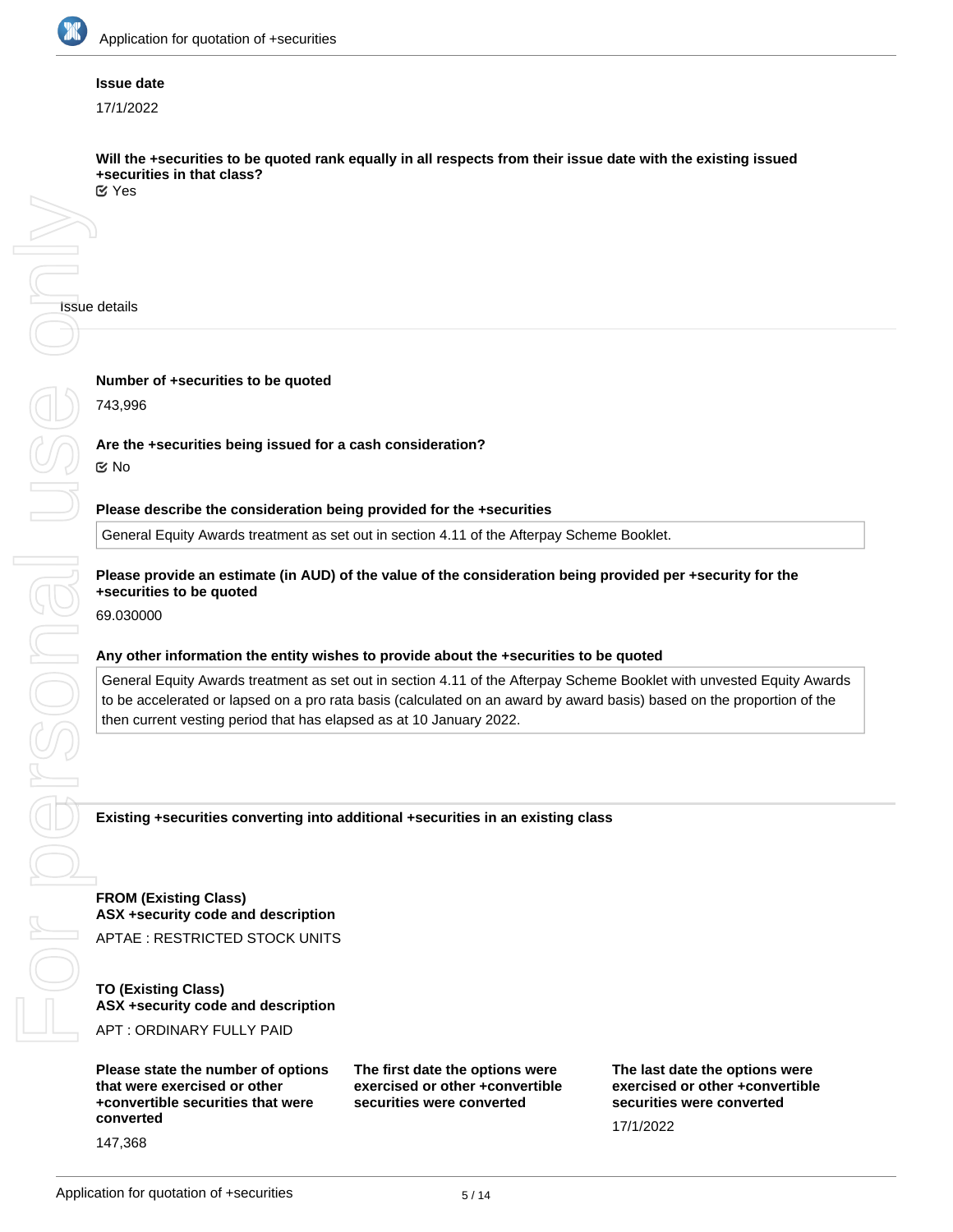

**Is this all of the options or other +convertible securities on issue of that type (ie have all of those options now been exercised or have all of those convertible securities now been converted)?** Yes

**The right of the holder of the options or other +convertible securities to receive the +underlying securities is being satisfied by:**

An issue of new +securities

**The underlying securities being received by the holder are:**  $\heartsuit$  Intended to be, but are not yet, quoted by ASX

**Were the options being exercised or other +convertible securities being converted issued under an +employee incentive scheme?** Yes

**Are any of the options being exercised or other +convertible securities being converted held by +key management personnel (KMP) or an +associate?** Yes

**Provide details of the KMP or +associates who are exercising options or converting convertible securities**

| Name of KMP   | Name of registered holder | Number of options being exercised<br>or other +convertible securities<br>being converted |
|---------------|---------------------------|------------------------------------------------------------------------------------------|
| Rebecca Lowde | Rebecca Lowde             | 4,510                                                                                    |

## **Issue date**

17/1/2022

**Will the +securities to be quoted rank equally in all respects from their issue date with the existing issued +securities in that class?** Yes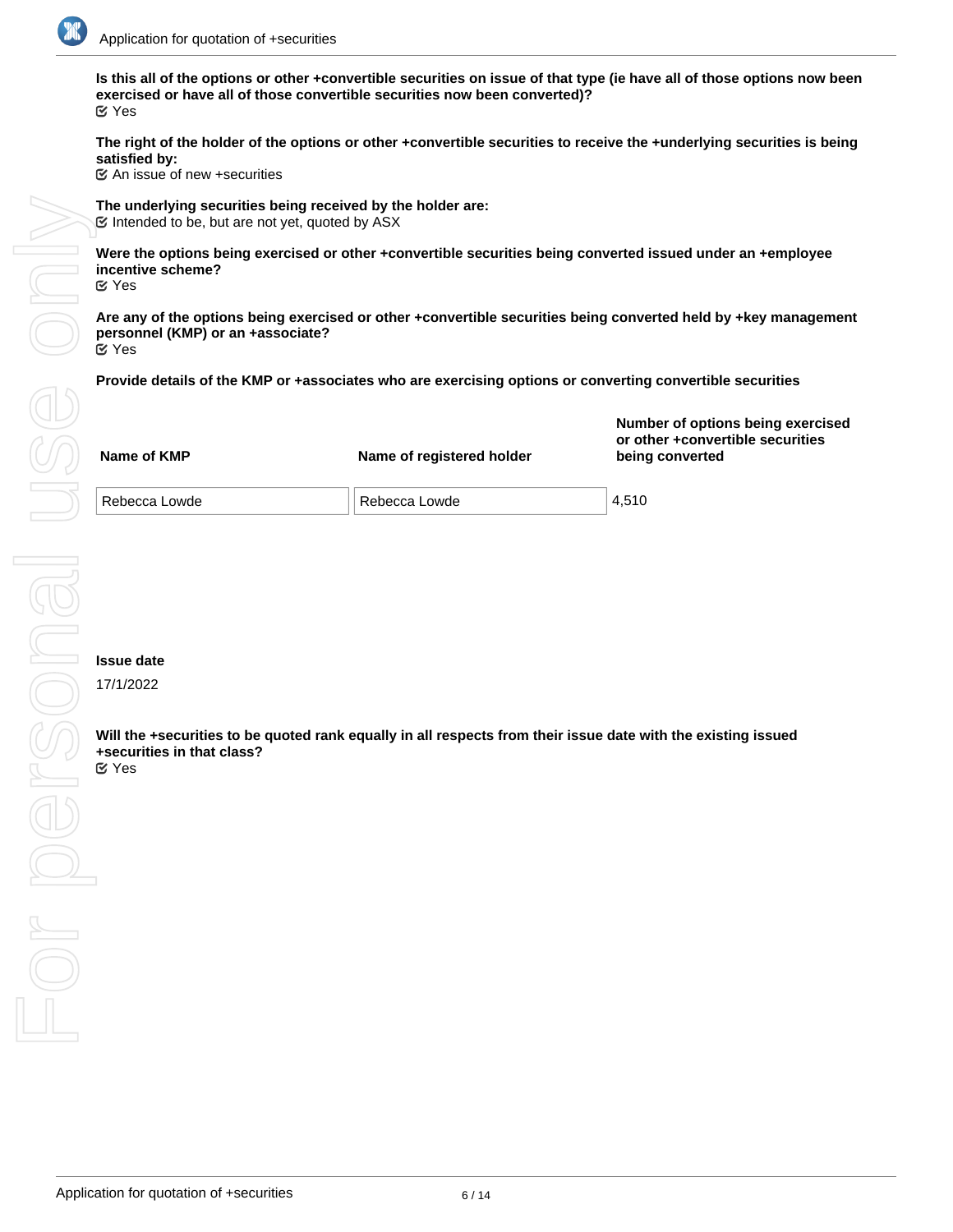

#### Issue details

### **Number of +securities to be quoted**

124,356

## **Are the +securities being issued for a cash consideration?**

No

### **Please describe the consideration being provided for the +securities**

General Equity Awards treatment as set out in section 4.11 of the Afterpay Scheme Booklet.

## **Please provide an estimate (in AUD) of the value of the consideration being provided per +security for the +securities to be quoted**

69.030000

Se onl

ersona

#### **Any other information the entity wishes to provide about the +securities to be quoted**

General Equity Awards treatment as set out in section 4.11 of the Afterpay Scheme Booklet with unvested Equity Awards to be accelerated or lapsed on a pro rata basis (calculated on an award by award basis) based on the proportion of the then current vesting period that has elapsed as at 10 January 2022.

#### **Existing +securities converting into additional +securities in an existing class**

# **FROM (Existing Class) ASX +security code and description** APTAF : OPTION EXPIRING 31-DEC-2023 EX \$15.05

## **TO (Existing Class) ASX +security code and description**

APT : ORDINARY FULLY PAID

**Please state the number of options that were exercised or other +convertible securities that were converted** For personal use only

**The first date the options were exercised or other +convertible securities were converted**

**The last date the options were exercised or other +convertible securities were converted**

17/1/2022

24,999

**Is this all of the options or other +convertible securities on issue of that type (ie have all of those options now been exercised or have all of those convertible securities now been converted)?** Yes

**The right of the holder of the options or other +convertible securities to receive the +underlying securities is being satisfied by:**

An issue of new +securities

**The underlying securities being received by the holder are:**  $\mathfrak S$  Intended to be, but are not yet, quoted by ASX

**Were the options being exercised or other +convertible securities being converted issued under an +employee incentive scheme?**

 $\mathbf{\tilde{c}}$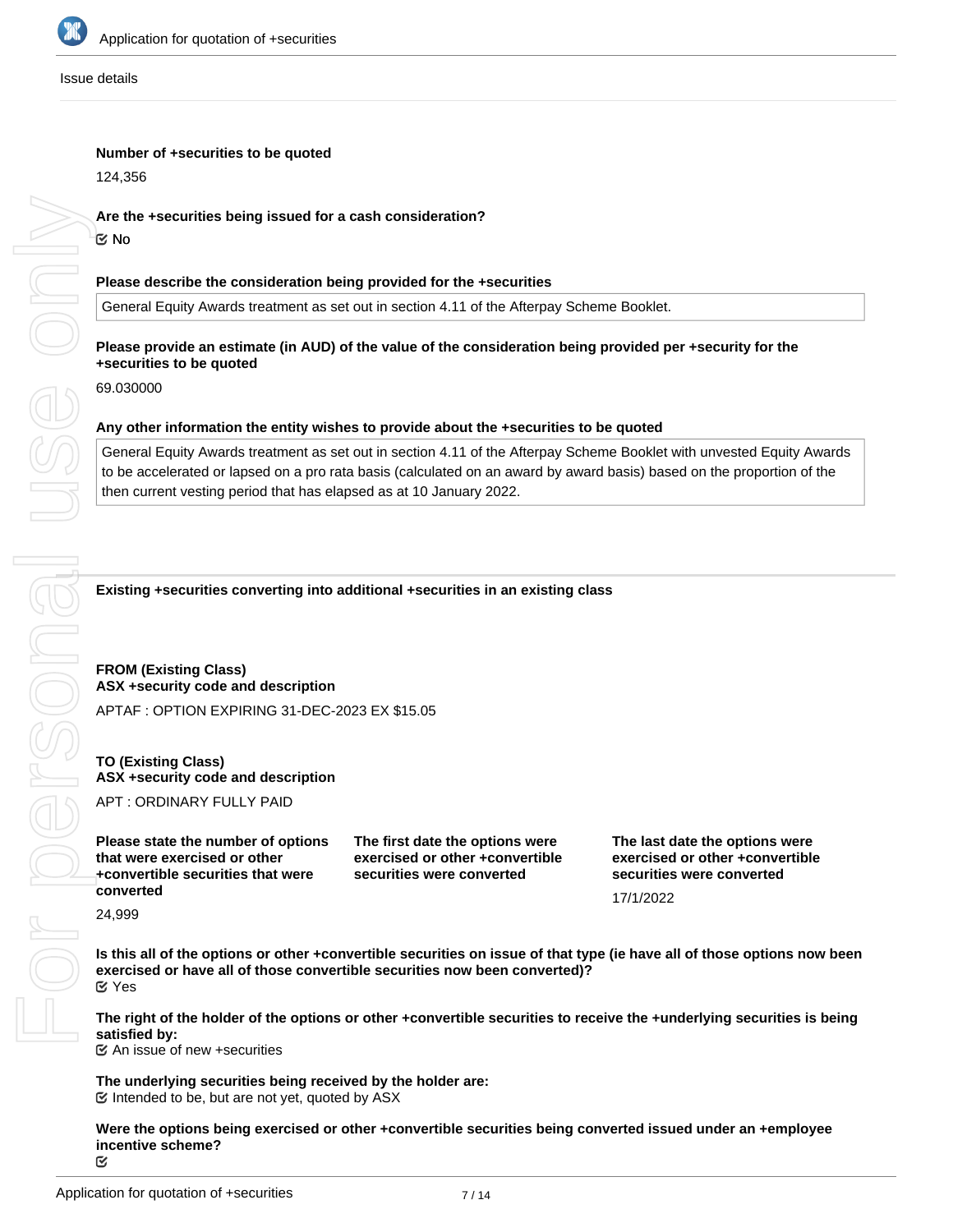

#### Yes

**Are any of the options being exercised or other +convertible securities being converted held by +key management personnel (KMP) or an +associate?**

No

## **Issue date**

17/1/2022

**Will the +securities to be quoted rank equally in all respects from their issue date with the existing issued +securities in that class?** Yes

Issue details

**Number of +securities to be quoted**

1

# **Are the +securities being issued for a cash consideration?**

No

## **Please describe the consideration being provided for the +securities**

General Equity Awards treatment as set out in section 4.11 of the Afterpay Scheme Booklet.

## **Please provide an estimate (in AUD) of the value of the consideration being provided per +security for the +securities to be quoted**

69.030000

## **Any other information the entity wishes to provide about the +securities to be quoted**

General Equity Awards treatment as set out in section 4.11 of the Afterpay Scheme Booklet with unvested Equity Awards to be accelerated or lapsed on a pro rata basis (calculated on an award by award basis) based on the proportion of the then current vesting period that has elapsed as at 10 January 2022.

**Existing +securities converting into additional +securities in an existing class**

# **FROM (Existing Class) ASX +security code and description** APTAH : OPTION EXPIRING 31-DEC-2025 EX \$18.40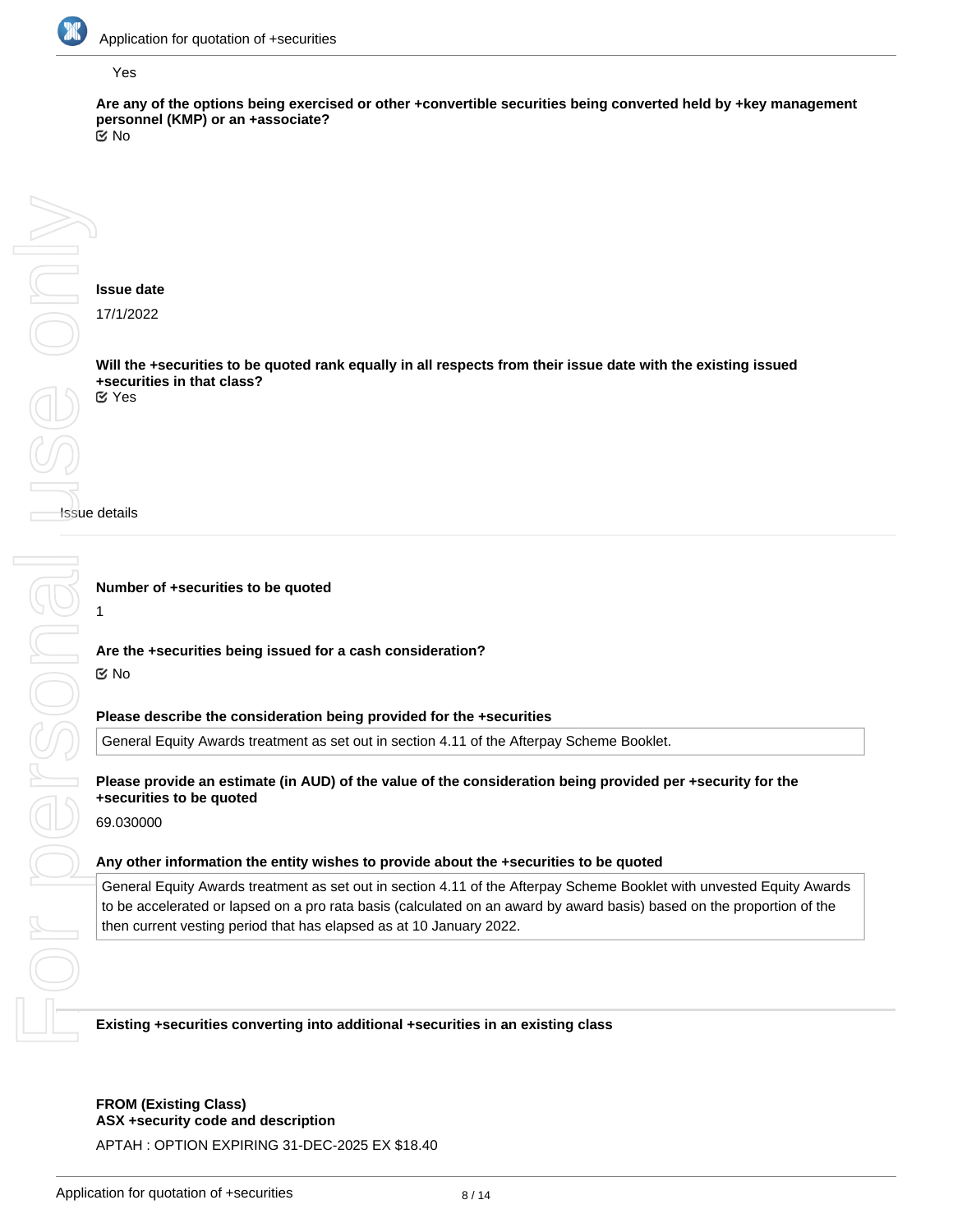APT : ORDINARY FULLY PAID

24,000

**Please state the number of options that were exercised or other +convertible securities that were converted**

**The first date the options were exercised or other +convertible securities were converted**

**The last date the options were exercised or other +convertible securities were converted**

17/1/2022

**Is this all of the options or other +convertible securities on issue of that type (ie have all of those options now been exercised or have all of those convertible securities now been converted)?** Yes

**The right of the holder of the options or other +convertible securities to receive the +underlying securities is being satisfied by:**

 $\mathfrak{C}$  An issue of new +securities

**The underlying securities being received by the holder are:**  $\mathfrak C$  Intended to be, but are not yet, quoted by ASX

**Were the options being exercised or other +convertible securities being converted issued under an +employee incentive scheme?** Yes

**Are any of the options being exercised or other +convertible securities being converted held by +key management personnel (KMP) or an +associate?** No

### **Issue date**

17/1/2022

**Will the +securities to be quoted rank equally in all respects from their issue date with the existing issued +securities in that class?** Yes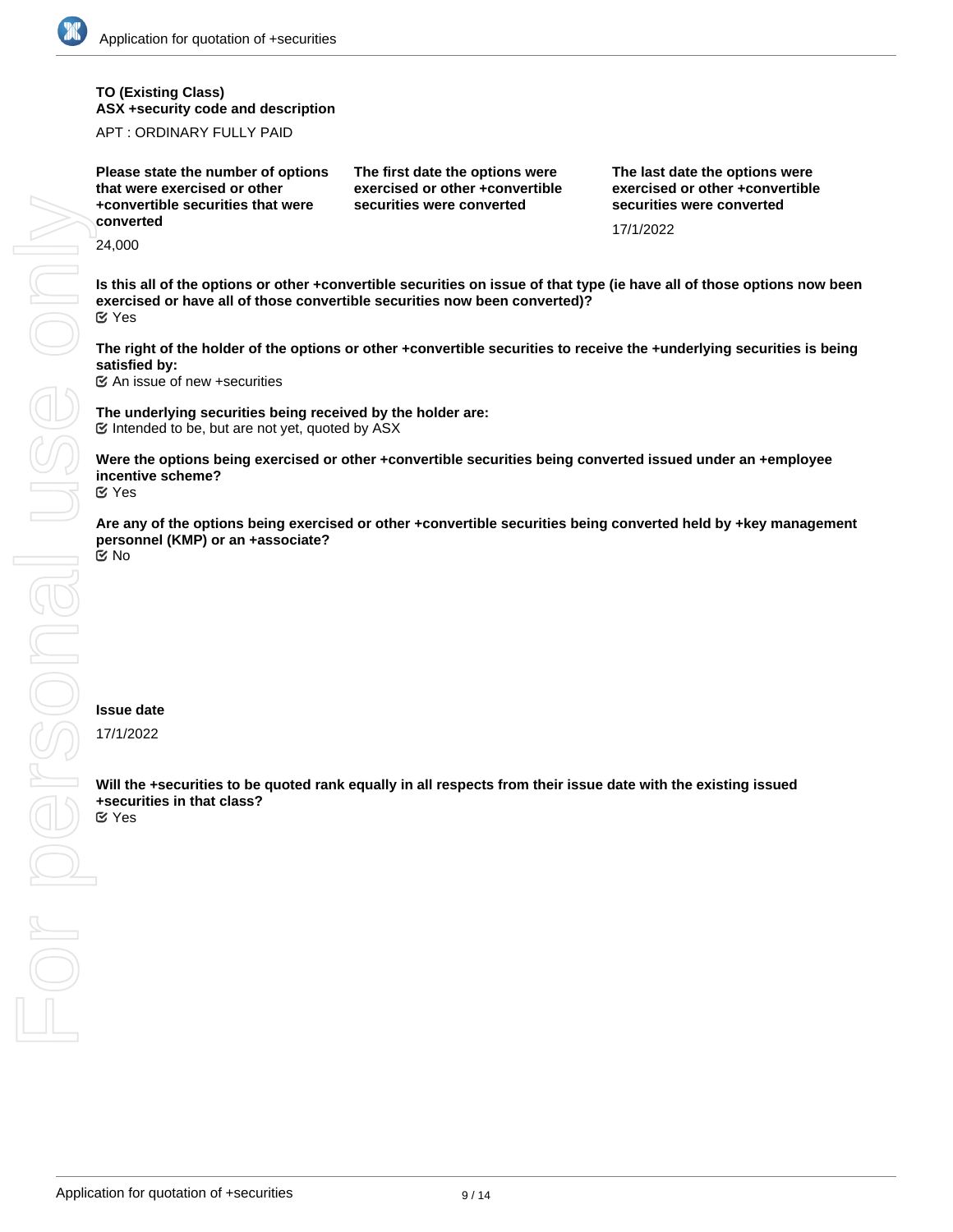

#### Issue details

#### **Number of +securities to be quoted**

1

## **Are the +securities being issued for a cash consideration?**

No

Se onl

ersona

#### **Please describe the consideration being provided for the +securities**

General Equity Awards treatment as set out in section 4.11 of the Afterpay Scheme Booklet.

## **Please provide an estimate (in AUD) of the value of the consideration being provided per +security for the +securities to be quoted**

69.030000

#### **Any other information the entity wishes to provide about the +securities to be quoted**

General Equity Awards treatment as set out in section 4.11 of the Afterpay Scheme Booklet with unvested Equity Awards to be accelerated or lapsed on a pro rata basis (calculated on an award by award basis) based on the proportion of the then current vesting period that has elapsed as at 10 January 2022.

#### **Existing +securities converting into additional +securities in an existing class**

**FROM (Existing Class) ASX +security code and description** APTAI : OPTION EXPIRING 30-JUN-2025 EX \$55.78

## **TO (Existing Class) ASX +security code and description**

APT : ORDINARY FULLY PAID

**Please state the number of options that were exercised or other +convertible securities that were converted** For personal use only

**The first date the options were exercised or other +convertible securities were converted**

**The last date the options were exercised or other +convertible securities were converted**

17/1/2022

73,163

**Is this all of the options or other +convertible securities on issue of that type (ie have all of those options now been exercised or have all of those convertible securities now been converted)?** Yes

**The right of the holder of the options or other +convertible securities to receive the +underlying securities is being satisfied by:**

An issue of new +securities

**The underlying securities being received by the holder are:**  $\mathfrak S$  Intended to be, but are not yet, quoted by ASX

**Were the options being exercised or other +convertible securities being converted issued under an +employee incentive scheme?**

 $\mathbf{\tilde{c}}$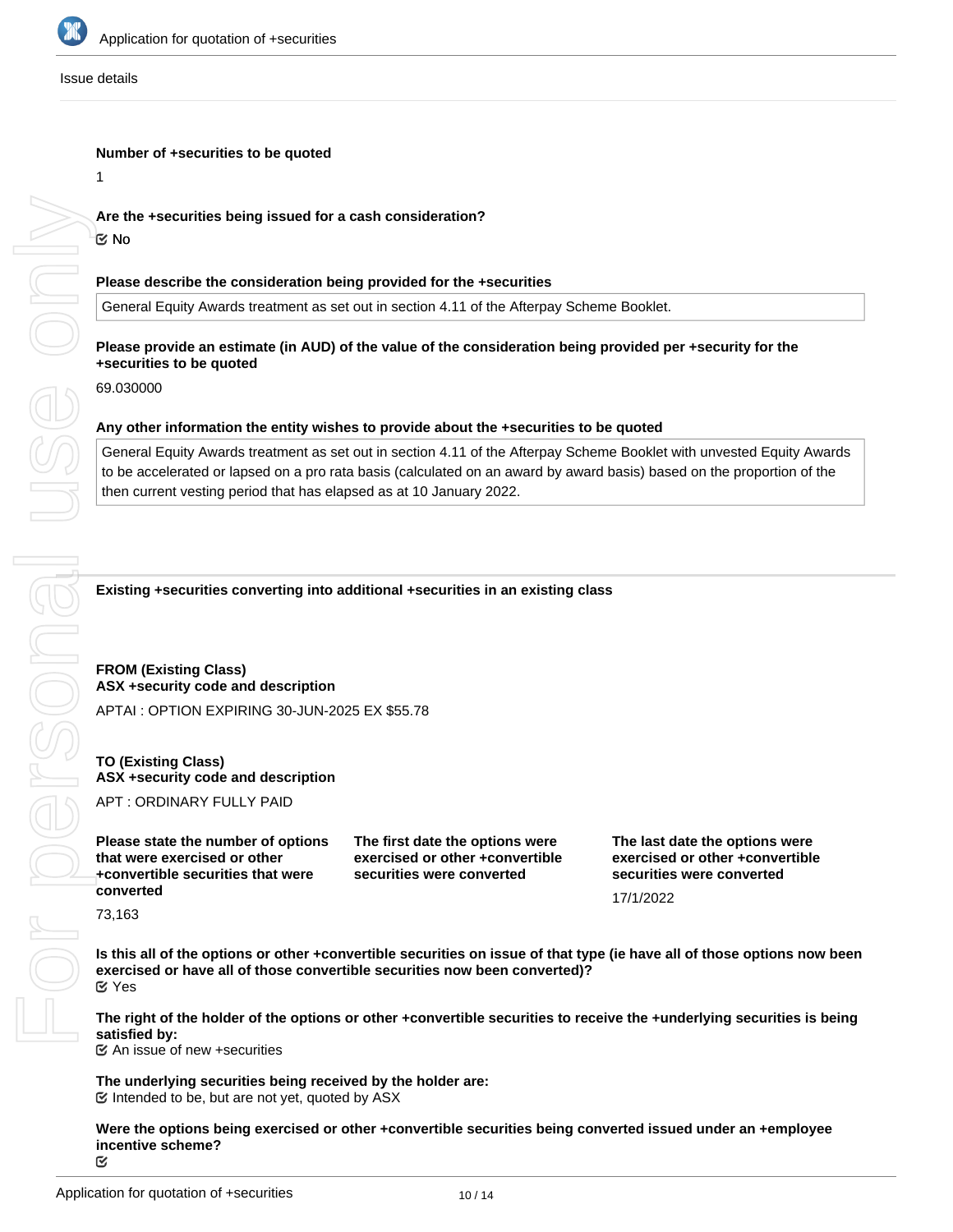

#### Yes

**Are any of the options being exercised or other +convertible securities being converted held by +key management personnel (KMP) or an +associate?** No

## **Issue date**

17/1/2022

**Will the +securities to be quoted rank equally in all respects from their issue date with the existing issued +securities in that class?** Yes

Issue details

**Number of +securities to be quoted**

1

# **Are the +securities being issued for a cash consideration?**

No

## **Please describe the consideration being provided for the +securities**

General Equity Awards treatment as set out in section 4.11 of the Afterpay Scheme Booklet.

## **Please provide an estimate (in AUD) of the value of the consideration being provided per +security for the +securities to be quoted**

69.030000

## **Any other information the entity wishes to provide about the +securities to be quoted**

General Equity Awards treatment as set out in section 4.11 of the Afterpay Scheme Booklet with unvested Equity Awards to be accelerated or lapsed on a pro rata basis (calculated on an award by award basis) based on the proportion of the then current vesting period that has elapsed as at 10 January 2022.

**Existing +securities converting into additional +securities in an existing class**

**FROM (Existing Class) ASX +security code and description** APTAY : RIGHTS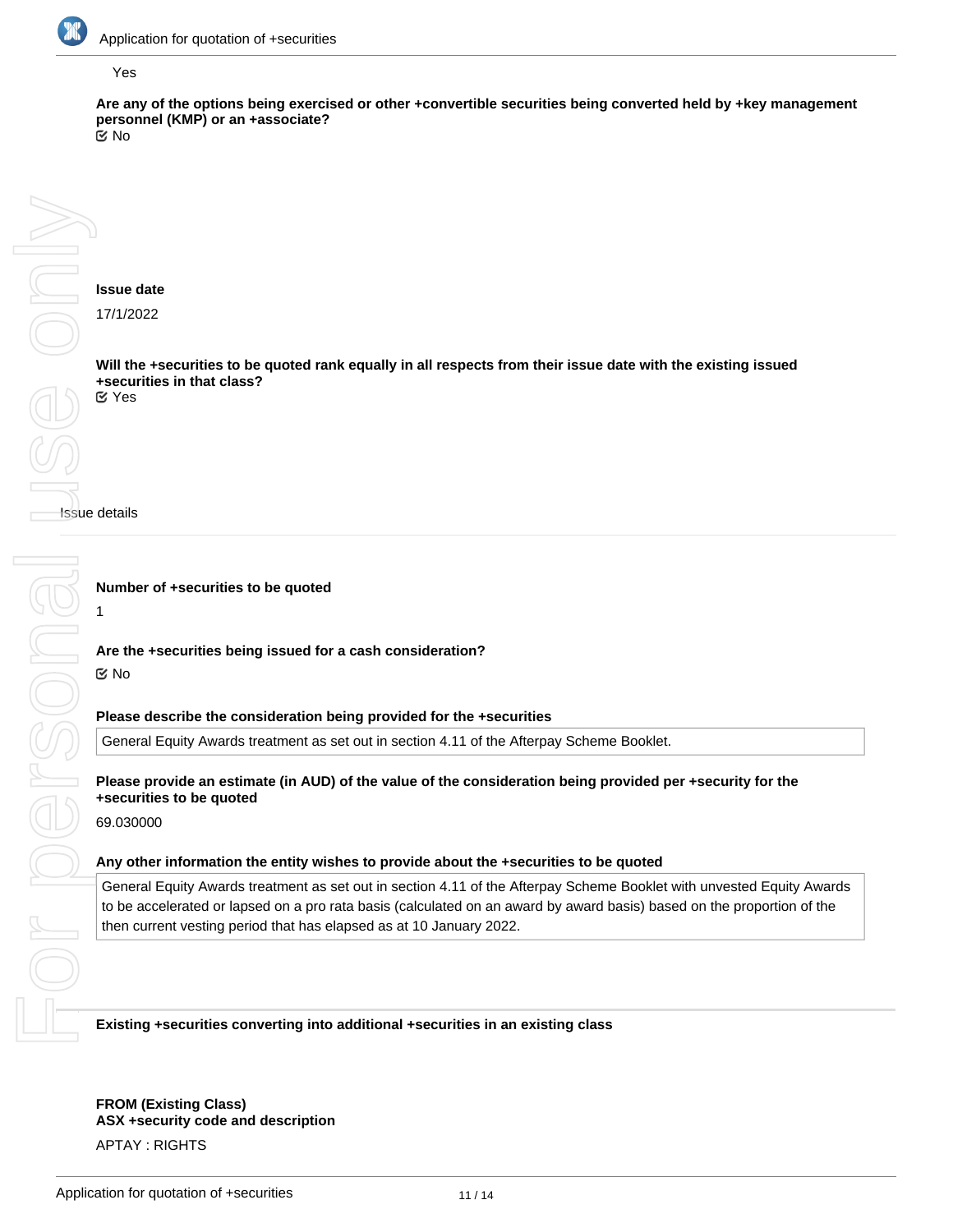APT : ORDINARY FULLY PAID

8,693

**Please state the number of options that were exercised or other +convertible securities that were converted**

**The first date the options were exercised or other +convertible securities were converted**

**The last date the options were exercised or other +convertible securities were converted**

17/1/2022

**Is this all of the options or other +convertible securities on issue of that type (ie have all of those options now been exercised or have all of those convertible securities now been converted)?** Yes

**The right of the holder of the options or other +convertible securities to receive the +underlying securities is being satisfied by:**

 $\mathfrak{C}$  An issue of new +securities

**The underlying securities being received by the holder are:**  $\mathfrak C$  Intended to be, but are not yet, quoted by ASX

**Were the options being exercised or other +convertible securities being converted issued under an +employee incentive scheme?** Yes

**Are any of the options being exercised or other +convertible securities being converted held by +key management personnel (KMP) or an +associate?** No

### **Issue date**

17/1/2022

**Will the +securities to be quoted rank equally in all respects from their issue date with the existing issued +securities in that class?** Yes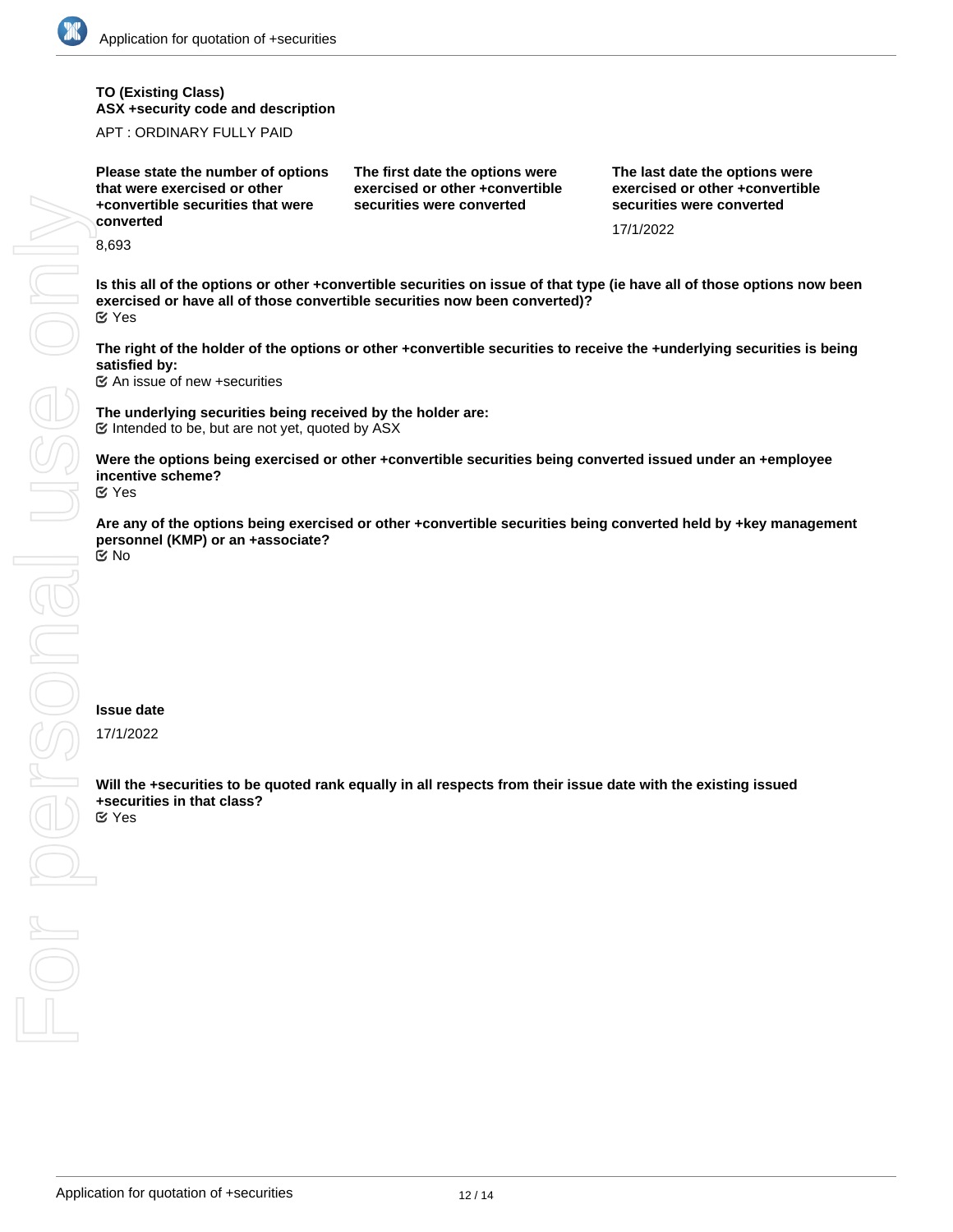

#### Issue details

## **Number of +securities to be quoted**

7,120

## **Are the +securities being issued for a cash consideration?**

No

#### **Please describe the consideration being provided for the +securities**

General Equity Awards treatment as set out in section 4.11 of the Afterpay Scheme Booklet.

## **Please provide an estimate (in AUD) of the value of the consideration being provided per +security for the +securities to be quoted**

69.030000

#### **Any other information the entity wishes to provide about the +securities to be quoted**

General Equity Awards treatment as set out in section 4.11 of the Afterpay Scheme Booklet with unvested Equity Awards to be accelerated or lapsed on a pro rata basis (calculated on an award by award basis) based on the proportion of the then current vesting period that has elapsed as at 10 January 2022.